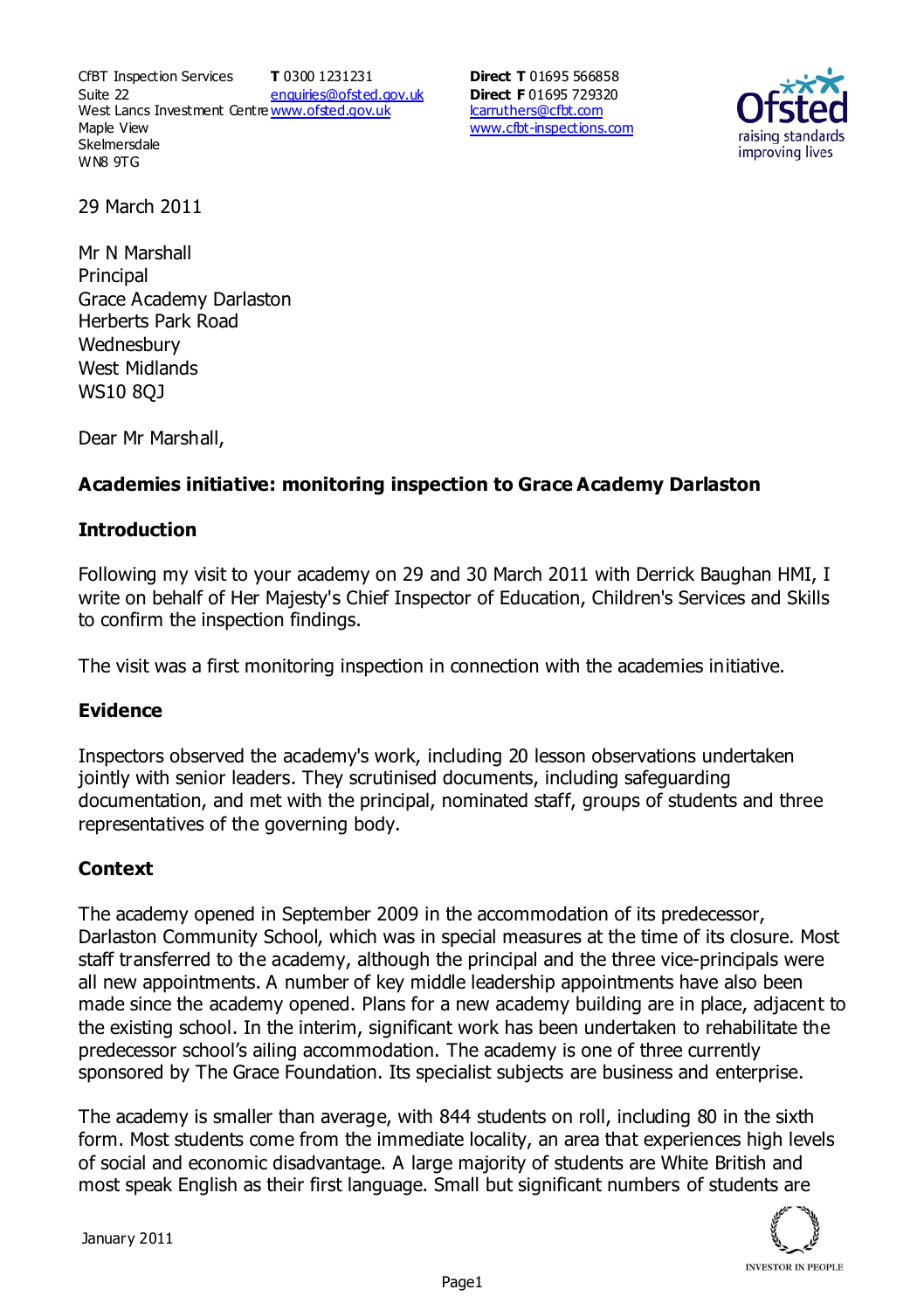

from Bangladeshi, Pakistani or Indian heritage. The proportion of students known to be eligible for free school meals is more than twice the national figure. The proportion of students with special educational needs and/or disabilities is above average.

The academy is making some redundancies to address levels of over-staffing.

# **Pupils' achievement and the extent to which they enjoy their learning**

On entry to the academy student attainment is low. In its first year the academy suitably prioritised the achievement of students in Year 11 and successfully exceeded its main Key Stage 4 target. In GCSE examinations in 2010, 32% of students achieved at least five A\*-C grades (including English and mathematics), a marked increase on previous years. However, standards remain very low because a significant minority of students, who had disengaged from school, achieved very little. Raising the aspirations of students who have low expectations remains a major challenge.

Although standards across the academy are low, the results in its first year, and early entry results for the current Year 11, demonstrate that the academy is on a clear trajectory of improvement. Assessment information indicates that it will significantly exceed its 2010 results this year and will further narrow the national attainment gap. The academy makes good use of rigorous assessment data to set ambitious targets, to track and analyse the progress of individual students and to implement suitable interventions. Students know their individual targets for each subject and how they can improve their level of performance. Evidence from lesson observations indicates that standards are rising. The quality of learning was at least good in the large majority of lessons observed during the inspection. Several lessons had outstanding features that accelerated the progress that all groups were able to make. However, in many cases these gains are only making up for previously inadequate achievement and significant gaps in students' knowledge, understanding and skills.

Published data and assessment information indicate that sixth-form students make progress that is broadly in line with their capabilities.

## **Other relevant pupil outcomes**

The academy has achieved a remarkably rapid transformation in student outcomes. Attendance and punctuality have improved significantly and exclusions have fallen sharply. The attitudes and behaviour of most students, rather than being a barrier to their engagement and achievement, are becoming notable strengths. Students behave impeccably in assembly; around the site and at break and lunchtimes they are orderly and considerate; and their welcoming approach towards visitors reflects their growing pride and confidence in their academy. In lessons, students behave well and comply with teachers' expectations. They respond enthusiastically when encouraged to take responsibility for their learning, although many are quite passive in lessons and lack the confidence to volunteer answers and share ideas. The students' improved attitudes are beginning to make a positive

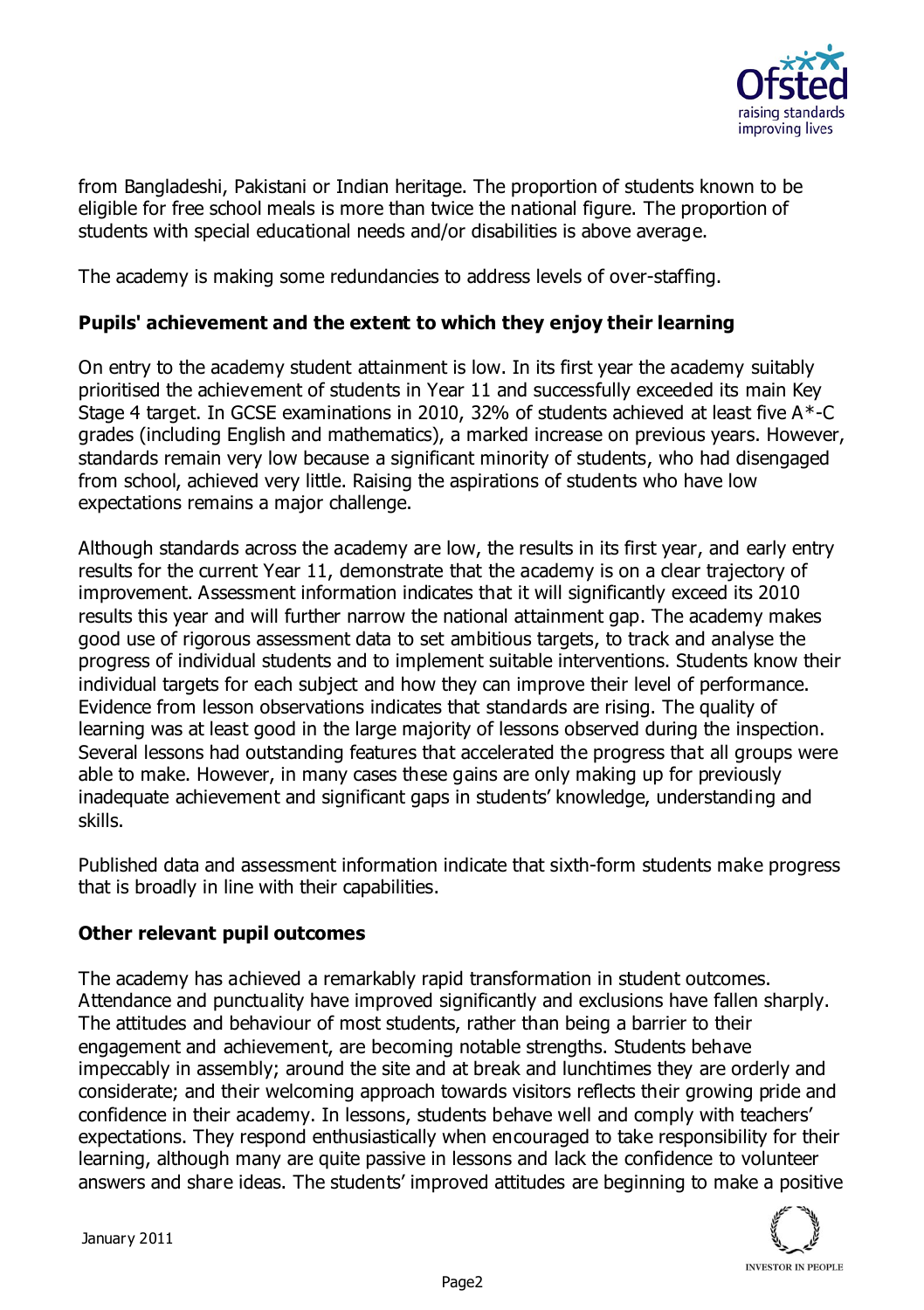

contribution to their progress because they are increasingly valuing their learning. However, teachers still have to work hard to engage their interest, build their self-confidence and sustain their efforts. Many students still lack confidence, for example when asked to work in pairs, to volunteer answers or to express their own views.

# **The effectiveness of provision**

Every aspect of the provision has been significantly strengthened since the academy opened. Leaders ensure that the continuous process of planning and review is used to routinely adapt and improve provision. Student voice is integral to this process, with some innovative approaches to strengthening teaching being piloted in response to students' initiative. The well-organised curriculum has developed suitable pathways for different groups and greater flexibility to meet the needs of individual students. A far wider range of extra-curricular activities and enrichment opportunities has been developed, much in response to the wishes of the students themselves. The small sixth-form provision meets the needs and aspirations of those students who choose to stay at the academy post-16.

The quality of teaching has improved remarkably. Inadequate teaching has been addressed and there is a core that is consistently good or better. Although residual weaknesses remain, there are a number of common strengths and some excellent practice, often from the newest recruits. Positive relationships between adults and students create a good climate for learning across the academy. This ensures that students settle quickly, stay on task and that lesson time is well used. Work is carefully planned and well directed. Interactive whiteboards are used effectively to structure lessons, provide stimulating resources and aid teachers' expositions. As teachers grow in confidence some outstanding features are emerging. In the best lessons the teacher's infectious enthusiasm and enjoyment of their subject injected pace and challenge that circumvented students' natural reticence, enabling, for example, Year 11 students to craft ambitiously imaginative writing and Year 10 students to lose their inhibitions in their musical performance. The best questioning engages all students, probes their understanding and challenges them to apply their learning.

Most lessons strike the right balance between teacher input and independent or supported learning. However, when teachers either talk for too long or fail to check students' understanding, lessons lose focus and impetus. Pupils' learning and progress are noticeably uneven when teachers do not use pair and group work effectively. These disparities are rooted in the quality and detail of lesson planning and the care with which teachers plan specific learning activities to challenge and engage all students.

Assessment and target setting are emerging strengths of teaching. Students know their targets and are given clear guidance on what constitutes better work through, for example, the 'steps to success'. In one observed lesson the students defined for themselves the specific learning outcomes so that they understood precisely what needed to be demonstrated in their work. Marking is completed conscientiously, but its impact is variable. At its most effective it contributes strongly to accelerating progress because students are

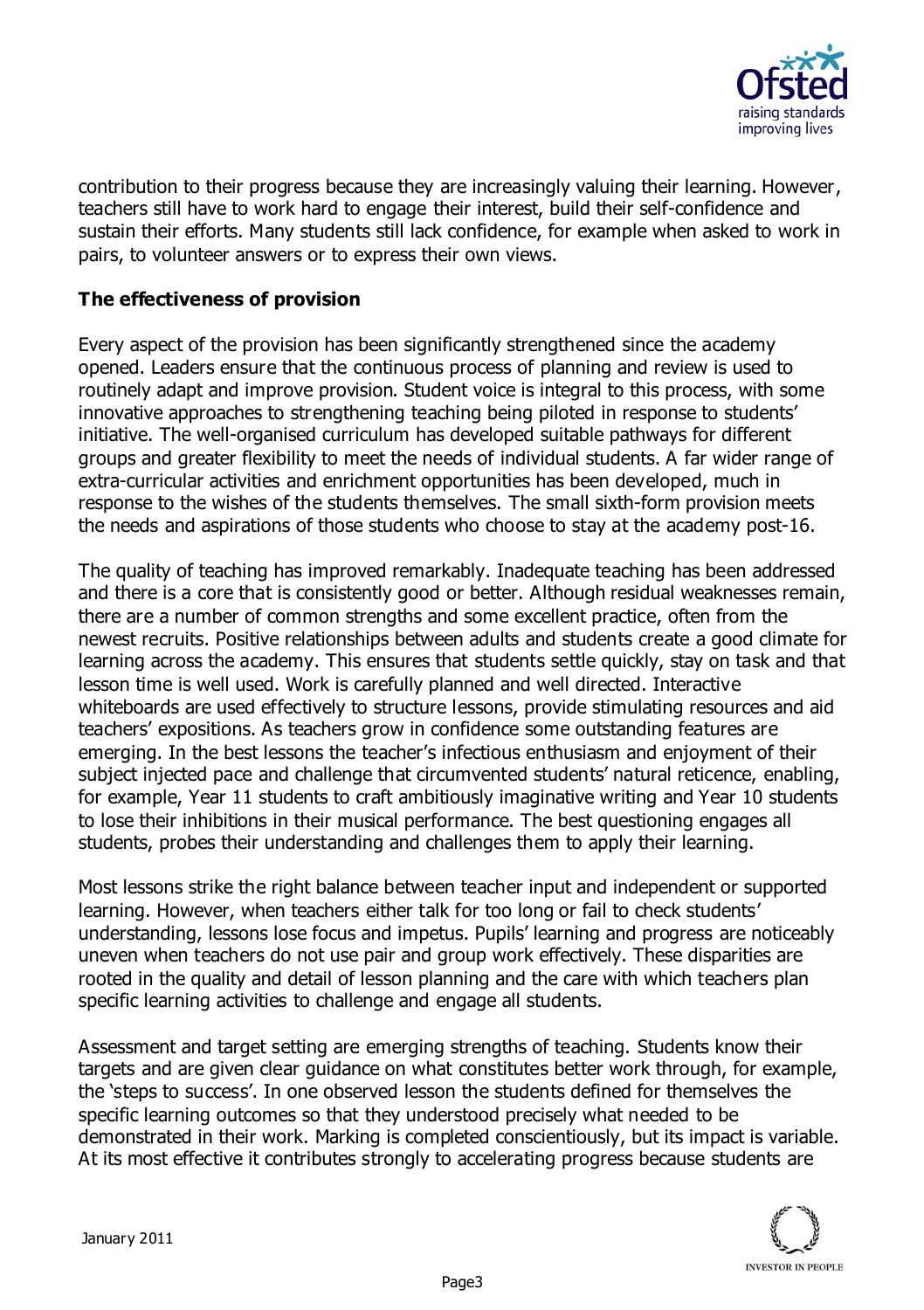

clear precisely and immediately about what they need to do to improve. Peer and selfassessment are well used by many teachers.

The academy has given care, guidance and support high priority. The impact of this work is seen in the overall improvements in the figures for attendance, behaviour and exclusions, and also in the marked improvements in the behaviour, attitudes and engagement of individual students.

## **The effectiveness of leaders and managers**

Strong strategic leadership from the principal and his senior team has transformed provision and laid the foundations for the academy to follow a clear path of improvement. Day-to-day management is excellent because, from the outset, leaders and managers have ensured that they have been highly visible and available to welcome students and provide consistent guidance and encouragement. Communicating these high expectations has increased the morale, cohesiveness and confidence of staff, students and parents. The leadership team and governing body share an ambitious vision for the academy's future, based on securing the best possible outcomes for students and developing the academy at the heart of the local community. The academy is beginning to win the confidence of the local community. It is forging local partnerships and building stronger links with parents and carers.

Procedures for monitoring the academy's work are systematic and rigorous. Evaluations of teaching have clarified the academy's expectations, addressed areas of weakness and strengthened provision. The appointment of teaching and learning consultants has facilitated the sharing of best practice within faculties, but there remains variation across the academy, for example in expectations as to how work is marked. Academy self-evaluation effectively informs individual and whole-school support and training, underpins development planning and ensures that ambition is embedded at all levels. Governors are well-informed and are actively involved in monitoring the academy's performance. The academy has demonstrated a strong capacity to sustain the improvements made in the first 18 months and to further strengthen the outcomes for students.

The academy recognises that attainment is not yet high enough and that too many students have, in the past, left school ill-equipped for the next stage of their education or for adult life. Clear strategies have been developed to promote the engagement of students who might otherwise become educationally disaffected. Raising and meeting the aspirations of these students remains a significant challenge.

## **External support**

The strength and complementary skills of the academy's leadership team require little external guidance. However, it is able to turn to the Grace Foundation for support when necessary and the expertise within the three academies is beginning to be shared across the group. The support and challenge provided by the School Improvement Partner and the Director of Education are particularly valued.